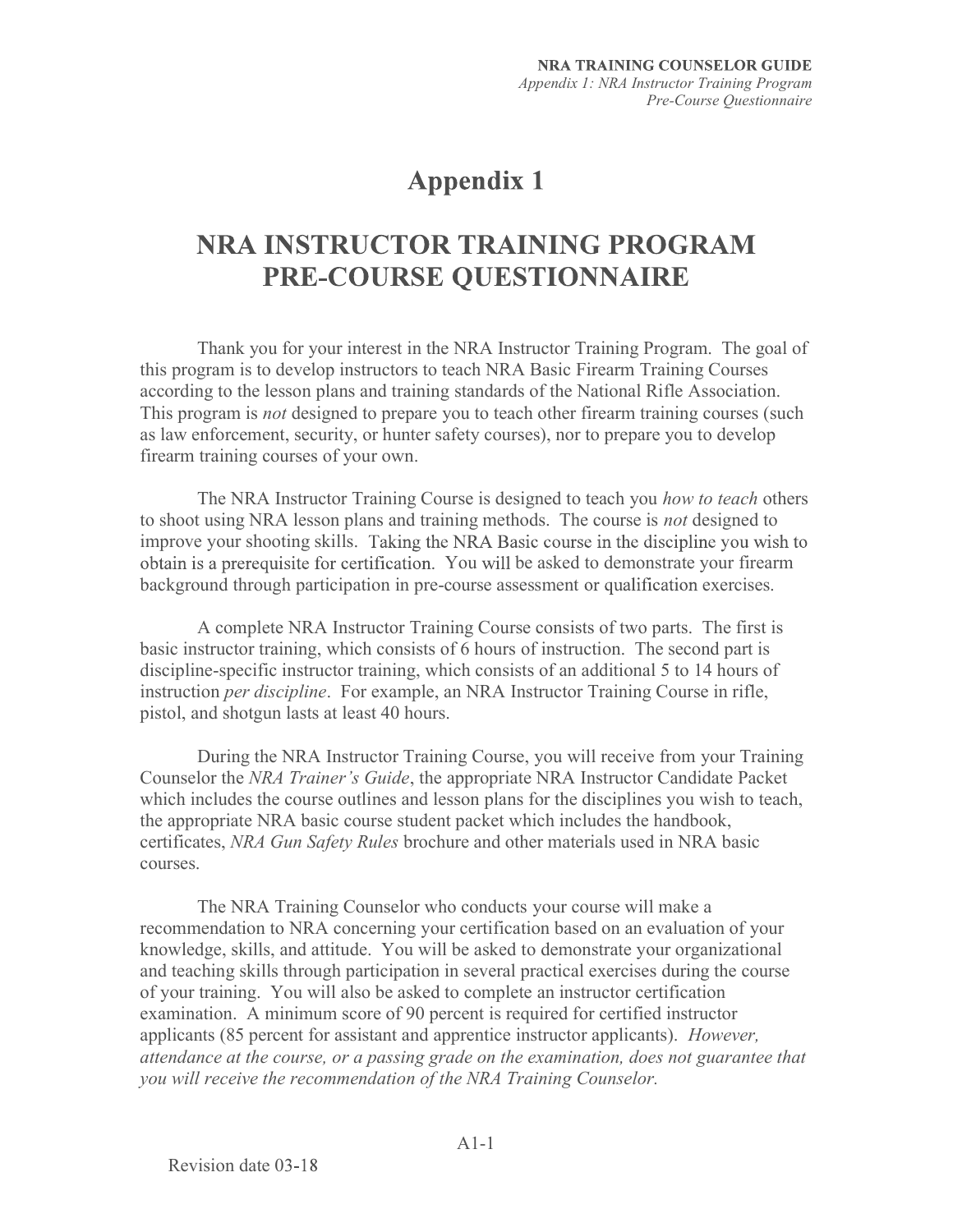Initial Certified Instructor credentials are valid for two years. After completion of the second year, instructors will need to have reported training at nrainstructors.org and complete an online NRA Trainer Refresher course to recertify. Recertification will be required every other year.

Certified Instructors must have a valid email address and be registered at nrainstructors.org. They must remain current on NRA policies and procedures by thoroughly reviewing the NRA Training Department Update email blasts, nrainstructors.org and visiting the NRA Blog at: nrablog.com.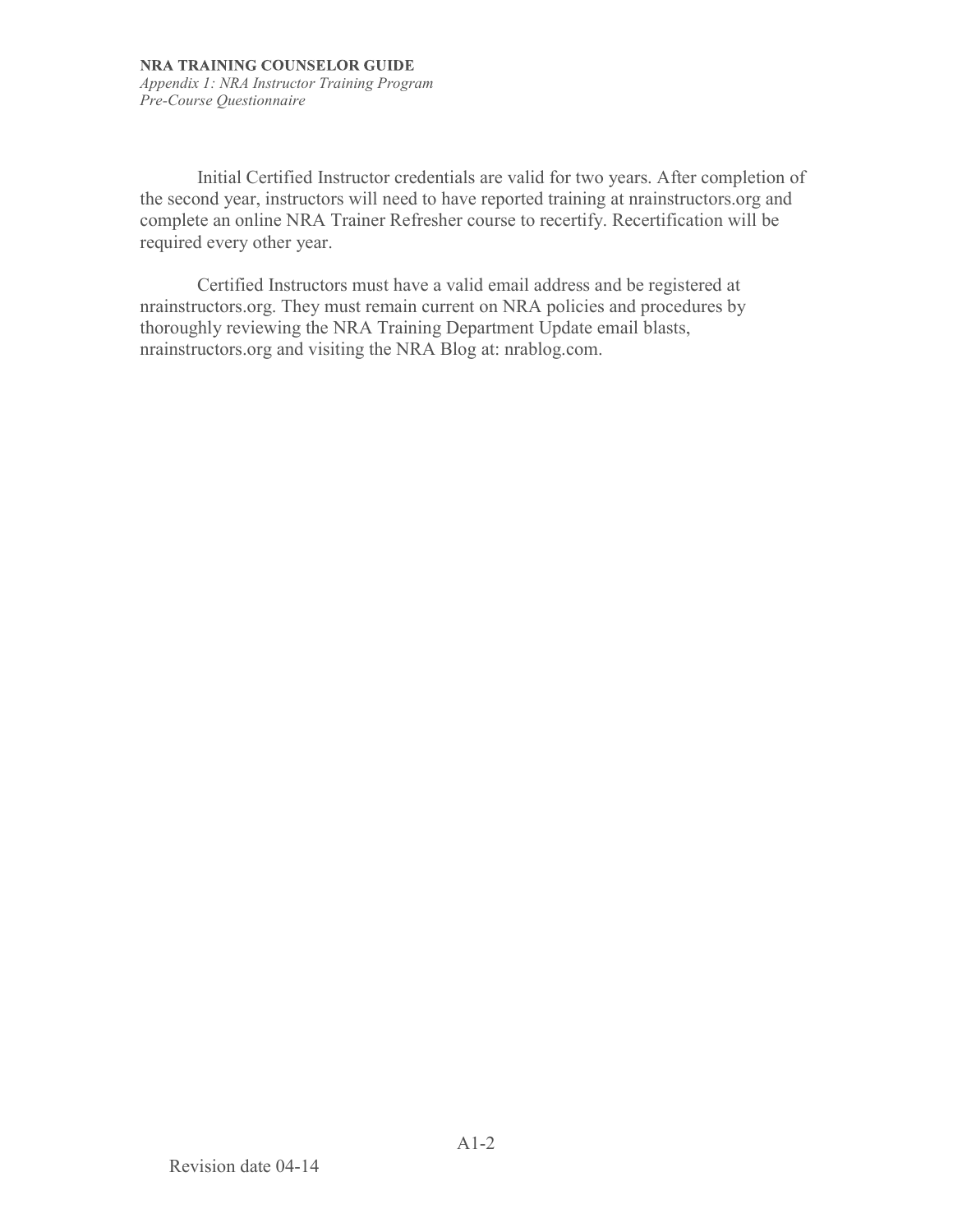I have read the description of the NRA Instructor Training Program on the previous pages, understand its goals, and am interested in attending a course to prepare me to become an NRA Certified Instructor.

| Signature                        |                                                                                                                                                                                                                                                                                         |
|----------------------------------|-----------------------------------------------------------------------------------------------------------------------------------------------------------------------------------------------------------------------------------------------------------------------------------------|
| Name                             |                                                                                                                                                                                                                                                                                         |
|                                  | Street                                                                                                                                                                                                                                                                                  |
|                                  | City, State, Zip                                                                                                                                                                                                                                                                        |
|                                  |                                                                                                                                                                                                                                                                                         |
|                                  | Daytime Phone <u>Conservation and Evening Phone</u>                                                                                                                                                                                                                                     |
|                                  | Date of Birth                                                                                                                                                                                                                                                                           |
| Occupation                       | <u> 1989 - Johann Stein, marwolaethau a bhann an t-Amhain an t-Amhain an t-Amhain an t-Amhain an t-Amhain an t-A</u>                                                                                                                                                                    |
|                                  | Highest level of education completed ————————————————————                                                                                                                                                                                                                               |
|                                  |                                                                                                                                                                                                                                                                                         |
|                                  | Do you currently hold ratings as an NRA Basic Firearm Training Instructor or NRA<br>Shooting Coach? If yes, which ratings do you hold?                                                                                                                                                  |
|                                  |                                                                                                                                                                                                                                                                                         |
|                                  | Why do you wish to become an NRA Certified Instructor?<br>the control of the control of the control of the control of the control of the control of the control of the control of the control of the control of the control of the control of the control of the control of the control |
|                                  |                                                                                                                                                                                                                                                                                         |
| <b>Firearm Training Courses?</b> | Where do you plan to conduct the classroom and range portions of your NRA Basic                                                                                                                                                                                                         |